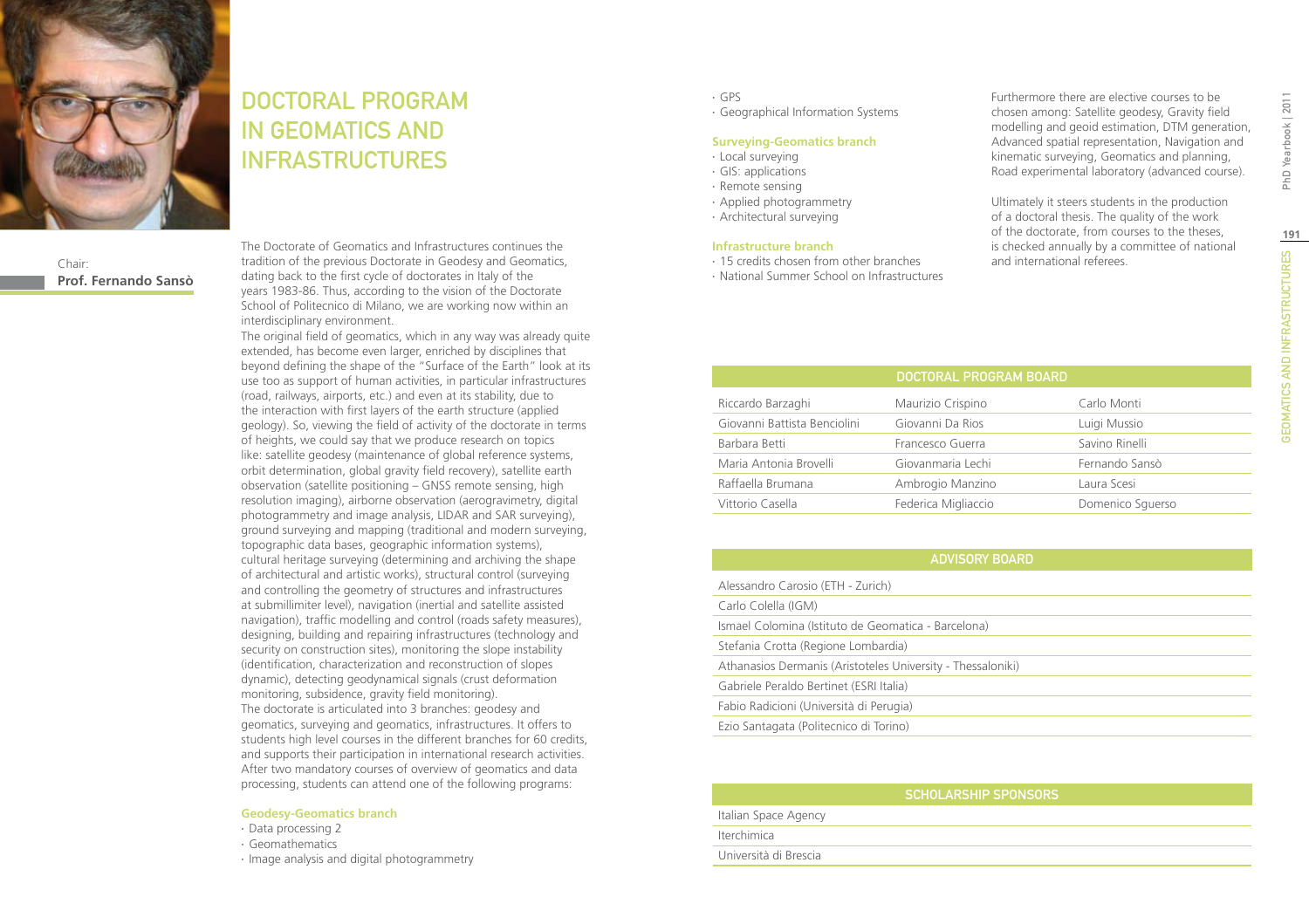# Automatic tie point extraction from markerless image blocks in close-range photogrammetry

#### **Luigi Barazzetti**

This thesis presents an automated methodology with an aim to match tie points in different categories of images. The algorithmic implementation of the proposed technique is encapsulated into a software called ATiPE, that being the practical solution obtained. This work was started few years ago with a simple consideration in mind: there does not seem to be a software adapted for the automated orientation of markerless sets of images. Indeed, the complexity and diversity of image network geometry in close-range applications, with wide baselines, convergent images, illumination changes, occlusions and varying overlap, makes the identification of tie points more complex than in aerial photogrammetry. Therefore, functional commercial solutions (say proven techniques) for automated image orientation and sparse 3D geometry reconstruction from markerless sets of images are still pending. The entire procedure combines several algorithms of both Computer Vision and Photogrammetry in order to obtain an accurate reconstruction in an automated way. SIFT and SURF are used for a preliminary feature-based orientation, which is then improved by using the FAST interest operator. Indeed,

the normal results obtainable with matching methodologies based on scale invariant features are usually worse than those achievable with manual (interactive) measurements. It becomes necessary to improve (i) the measurement precision of the image points, (ii) their multiplicity, and (iii) their final distribution in the images. Moreover, images must be used at their original size. An initial image compression is followed by a coarse-to-fine approach to make full use of the acquired data.

The proposed methodology for orienting calibrated images estimates the unknown parameters with the same accuracy as the traditional and manual measurements. Furthermore the perspective functional model based on collinearity equations allows one to control the results with a rigorous statistical evaluation. Regarding 3D modelling, it was demonstrated that automated image orientation and surface measurement are nowadays achievable with satisfactory results in terms of accuracy of the geometric models. In fact, the geometric accuracy is becoming more and more important, while aesthetically pleasing visual results are only sufficient for visualisation and VR applications. Different kinds of active optical sensors available and coupled with the analysis

today can capture 3D models of terrestrial objects. However, in some situations their high cost, difficult portability and simply their weight might limit their use in practical projects. Image-based 3D modelling can be then considered as a competitive alternative to active sensors. The surface measurement method, based on a multi-image geometrically constrained framework, is capable of achieving results very similar to active range sensors, demonstrating its great capabilities and potential. Therefore, automatic imagebased 3D modelling of free-form objects is feasible. The entire production process is quite fast and notably more economical than modelling procedures based on laser scanners. Good metric results were also obtained by combining the photogrammetric image orientation procedure and patch-based MVS algorithms. This methodology gives accurate and detailed reconstructions of free-form objects. Manual measurement are restricted to a minimum, as a result the automated method can be used by people who are not very expert in the field of CV, photogrammetry, and surveying. The method is not only limited to pinhole images. Matching with feature-based algorithms

of the intrinsic geometry of the data, allows the processing of different kinds of data. Spherical images, which can be assumed as belonging to a new branch of photogrammetry, can be matched and oriented with a strategy based on a spherical unwarping. The partitioning of the sphere into zones, which are independently matched and then combined, transforms the data into local pinhole images. Finally, the estimation of the camera poses can be carried out with a mathematical formulation between (i) the centre of the sphere, (ii) image point (on the sphere) and (iii) object point. Therefore, there exists an analogous form of collinearity equations for this category of images. Laser scans can be registered

by using the panoramic images generated from 3D points and their intensity values. Although this procedure aligns a set of scans without using any initial approximation, some limits were found in the case of highly convergent scans. As things stand now, it is difficult to forecast a massive use of such a method in complex practical projects. Further developments are necessary to improve the repeatability of feature-based operators.

Finally, the procedure was adapted to analyse particular sequences of multispectral data.

Images taken from the same point with a special camera mounting different filters are related by a homography and can therefore be automatically matched and registered. The examples proposed in this PhD thesis show that ATiPE can successfully deal with different data acquired with different sensors. Although the main goal is the analysis of large and complex datasets, the pairwise registration concept always remains the core method used for global analysis. This formulation of the general problem, combined with a successive combination that includes all the original data, makes the whole processing possible with a high degree of automation. In addition, each specific geometric model used during the pairwise matching phase strictly depends on the intrinsic characteristics of the sensor employed. However, it is remarkable that, even with different data, a relationship between corresponding features can often be mathematically defined as a linear transformation. Then, this model can be applied for outlier rejection in order to work with datasets that contain partially incorrect

matches. Therefore, due to this common formalisation of the matching problem, the

proposed solution can be adapted to work with many different categories of images, and it will be used in future works requiring the processing of data acquired with other instruments.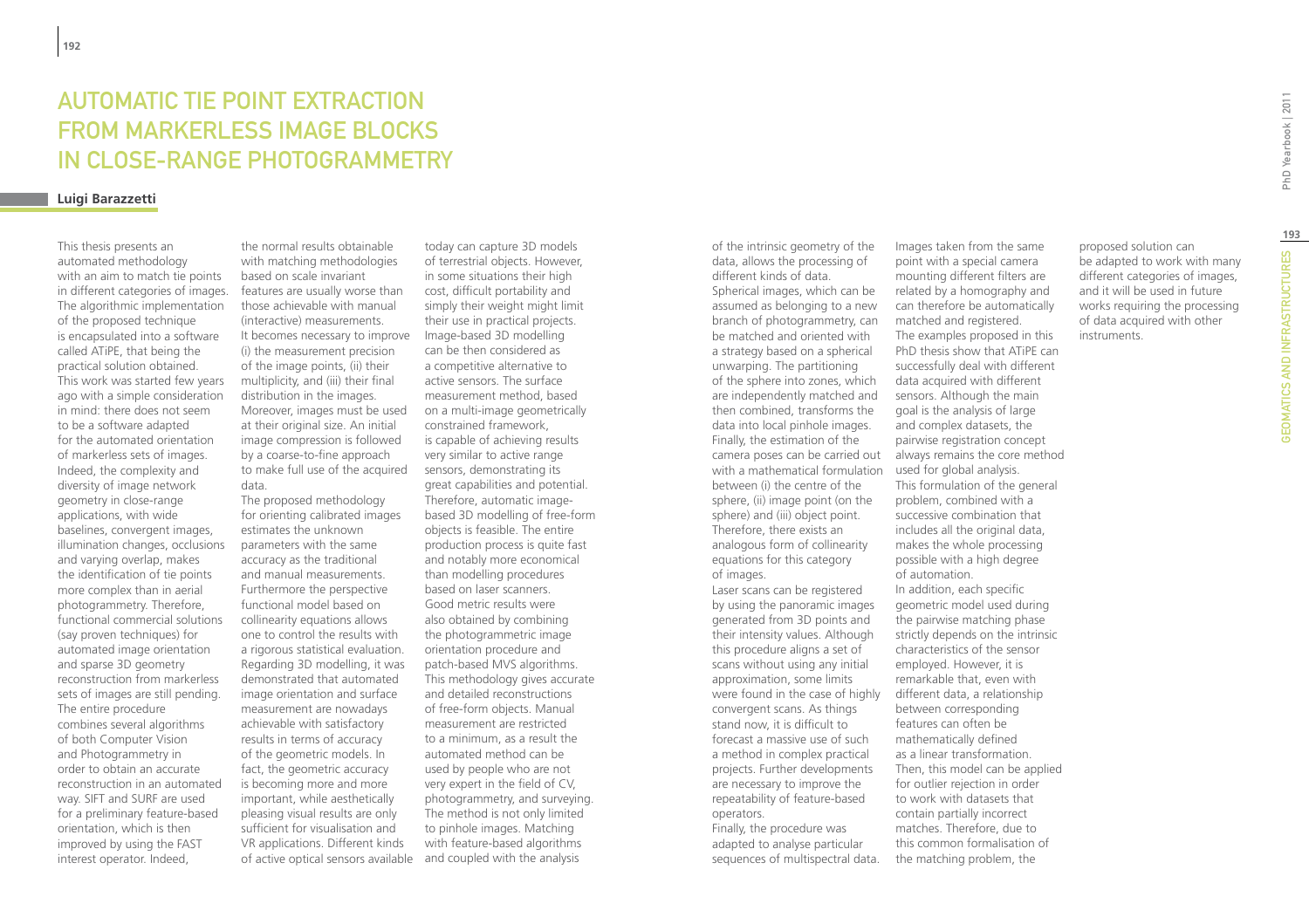## CITY MODELING IN STOP-AND-GO MODE WITH TOPOGRAPHIC AUGMENTATION

#### **Costante Bonacina**

The technological problem of the surveying in urban areas by survey-equipped vehicles, commonly known as city modeling with approach mobile mapping, would appear to have solved by analyzing the market offers of hardware and software. The access to those integrated systems is very difficult, because they are expensive. The approach developed introduces an innovative procedure compared to the classical techniques of city modeling, proposing a return to the traditional surveying tools. The tools are integrated into a platform for surveying that is equipped with a laser scanner and a set topographic target. The vehicle can be "followed" with a total-station. The use of a platform built on a mobile mapping vehicle allows to conduct productive survey sessions in urban environments, in stop-and-go mode. The work also concerns the use of digital cameras with wide-angle (fisheye) lens for the creation of texture applied

to geometric 3D models. It is investigated the possibility of realizing an hardware-software tool for the automatic calibration of cameras with short lens. The problem of the survey in urban areas, commonly known as city modeling, approach with mobile mapping could be said, by analyzing the offers of hardware

and software essentially resolved. Market systems are present promising solutions that combine with instrumental methods of treatment data, would appear to have resolved the issue of survey of urban area with instrumented vehicles in motion. The stated accuracy, with regard to the final model, is obtained by combination of assumptions and simple estimate of the instrumental error propagation of each sensor.

The commercial systems often offer an integration between sensors positioning, geometric non-contact measurement and acquisition images using digital cameras and camcorders. The color information is used to enrich the geometric model. The access to these integrated surveying systems is also very difficult, because of the big price. Moreover, the solutions proposed by the market outline a way of constant and continuous improvement and often the introduction of technology innovations makes quickly obsolete the previous solutions. Within a scenario so quickly changeable it seems good to study variable solutions at low cost, operational and effective immediately, although not definitive findings can help to overcome some problems still not completely resolved. The approach developed and proposed in this paper, that

the author liked to call as "topographical", introduces a innovative procedure as regards the classical techniques of city modeling, proposing a return to the use of surveying instruments traditional. The measures of directions and distances, as well as making surveying operations rapid, redundant, and thus verifiable about results, make accessible 3D survey in urban areas to a greater number of users operators, proposing the integration of techniques of tested efficacy and of sensors widely distributed. The study included, in the first part, the creation and deployment of testing platform for survey, equipped with a laser scanning phase measurement and a set of high precision topographic prisms. The platform is equipped with the housing for the laser scanner and for prisms in position and relative attitude constants, in order to permit, after calibration, the calculation of "reverse" position and attitude of the laser-scanner from the position of 3 prisms at least. The combined use of a mobile platform and of a mobile tool prepared to welcome it to the super elevated position, can lead productive sessions surveying in urban environments, in stopand-go modality, in order to get directly in the countryside a colored point cloud model. The result can be carried out,

"following" the vehicle within the city with a loose structure of topographic support, that is a simple polygon, or alternating topographic information with those from laser scanning for the union to mixed topographicgeometric constraint. The platform is also designed for use in combination or in option to the prisms and the total station, GNSS sensors for orientation of the data set from the laser scanner, which can also be georeferenced. The second part dealt with the issue of the use of cameras accompanied by wide-angle lenses (fisheye) in the generation of textures applied to geometric three-dimensional models. The appearance of the coloration be possible to facilitate and of the point clouds or surfacemodels is of great interest today because of increasing need to make a quick representation of detail and large-scale. The interest in this technique also assigned to the platform and covers aspects of monitoring and control, from the urban scale and suburban to the one of detail for the deformations and crackings of continue faces. It is investigated the possibility of realizing an hardware-software alignment with procedures that tool for internal calibration and orientation of rooms with automatic external optical short, to be performed for each session of surveying. In particular, we reported the first results on calibration of fisheye lenses by means of 3D patterns survey in the laboratory and then in sessions in the countryside. This approach provides the refinement of perspective model to make it faithful to the behavior of optical lens used: they are made a comparison between different algorithms calibration and survey results

of reprojection of images undistorted on models of clouds of point. The result can be achieved writing a piece of software for the piloting through the engines of laser-scanner sensors, lasers surcharges of cameras themselves, and for the treatment of certain data output of the laser itself. The operating procedure for the acquisition and registration of the scans, developed in the thesis, it has been proved fast and efficient, but the e mobile equipment used is made in prototype form, which makes requires the presence of two operators to carry out operations of surveying and laser total station. It would speed up the operations in the countryside giving the platform of "topographic prism active 360° " so there it would be no need for an operator the total station could "follow" automatically the target driven by remote location. The potential of the platform to extend the scope with extrathe use of GNSS sensors for the reduce further manual detection. The alignment procedure outlined will be translated into a script and then engineered into a software that makes it less laborious phase data processing, providing and automatically align point clouds - without the operator having to obtain the matrices rototranslation - providing only the coordinates of the target detected in the country. The results are satisfactory, and cost / km, as estimated on other case studies, this technique poses in a privileged position for use in

works of small and medium size, minimizing the use media and allowing a good control results. It 'obvious that similar detection mode is a solution of transition and that in the near future to increase the number of GNSS satellites and accuracy of the INS will make this approach more convenient. It 'also denied that such an approach allows state of the art of cover dimensional requirements of knowledge of our urban heritage otherwise does not guarantee levels of cost and efficiency of other technological approaches. With regard to the techniques of acquisition of RGB data, the results obtained using the 3D patterns are comparable with those obtained with classic method, though slightly different from the results obtained with self-calibration procedures. The use of a 3D pattern can however be easily adjusted and standardized in order to automate tasks recognition of the characteristic features of the pattern, both in point-cloud that photographic image. The reprojection errors are likely to produce a color model with measurable residual errors pixelpoint around 2 cm. Furthermore, the projection of the panorama creation process makes the technique expeditious and comprehensive in terms of describing reality.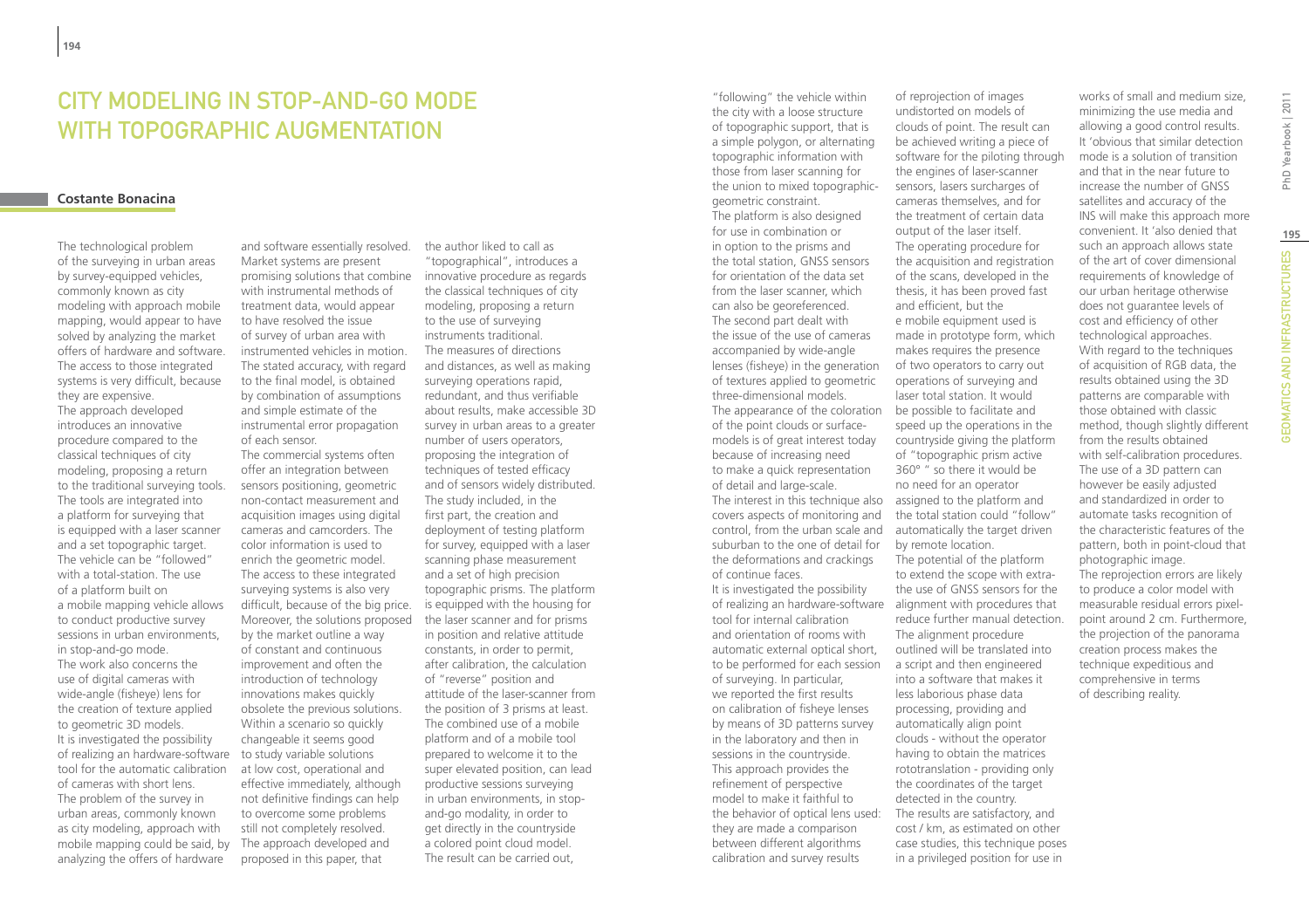# Soil-structure interaction under impulsive loading: internal explosions in embedded pipes

#### **Pamela Bonalumi**

Due to different accidental or intentional events related to important structures all over the world, explosive loads have received considerable attention in recent years and a renewed interest has been paid on design and construction of public buildings capable of providing life safety in face of explosions. While several guidelines have been provided, especially in the USA, to protect civil buildings under explosions, recommendations on underground facilities still lack. Thus, there is an urgent need to develop a practical and reliable methodology for the explosion damage assessment of underground structures, such as tunnels, capable of conveniently considering the soil-structure interaction.

In the framework of the European project ACCIDENT, focused on tunnel safety under exceptional loads, the work here presented aims at investigating the behaviour of a full-scale embedded pipe under the detonation of a high-energy solid explosive located within the structure.

Since explosions are quite complex phenomena, different specific objectives have been pursued. First of all, because of the lack of experimental results concerning the detonation of small charges made of solid high explosives, especially within

pipes, a series of blast tests was performed on an open-ended steel pipe to investigate the repeatability of the blast load generated by such charges, which can be particularly affected by local effects, such as booster location, internal detonation process and charge positioning. Among all different high-energy explosives, dynamite ERGODYN 35E was adopted for the blast tests, because of its capability of fulfilling both physical properties and security issues requirements. To assure a good compromise between theoretically symmetric wave propagation and handiness of the explosive case, charges were packaged in cylindrical cardboard cases and hanged up in the middle of the tube central cross section, also to avoid contact problem between the structure and the explosive. Different charge weights (3, 6, 12, 24 g) were investigated with the aim of maintaining the tube in the elastic regime and several tests were performed for each charge weight, in order to assure a proper statistical sample (12 tests for 3 and 24 g charges and 6 tests for 6 g and 12 g charges). The steel tube is 1 m long and 10 mm thick, with an outer diameter of 0.61 m. It was properly instrumented with 5 ICP® pressure transducers, screwed in the thickness of the tube, to record the reflected pressure history



**1. Blast tests on an open-ended steel tube**

at the inner surface of the pipe; 1 ICP® incident pressure transducers, located in the structure end section, to obtain the pressure values of the blast front in the centre of the tube and 1 uni-axial accelerometer, located on the top of the tube central section, to measure the radial acceleration of the section where the explosion occurs.

Then, a series of blast tests was carried out on a full-scale concrete pipe embedded in soft soil, by detonating different charge weights within the structure, to investigate the response of the soil-structure system both in the elastic regime, in order to collect statistically valid results thanks to the repeatability of the initial condition, and when damage is caused on the structure by the blast waves. The blast tests consisted of three



is a concrete pipe 26 m long

diameter of 1.0 m, connected at each end side to a shaft.

precast segments with a length of about 1 m each and is embedded in soft soil at a depth of about 2.30 m. The concrete tube was properly instrumented in 5 different sections along the tube with: 7 ICP® reflected pressure transducers, 1 ICP® incident pressure transducer, 8 uni-axial radial and longitudinal accelerometers and 10 hoop strain gauges. Moreover, 4 biaxial accelerometers were placed within the surrounding soil at different distances and depths from the pipe central section where the explosion occurs.

Finally, numerical simulations of the performed blast tests were carried out to check the feasibility of simplified models on the basis of the experimental data.

**2. Blast tests set-up on the embedded concrete pipe**

main stages. The first step was focused on the detonation of low and 85 mm thick, with an inner entity charges (10 g and 12 g) within the pipe, to maintain the concrete in the elastic regime The pipe is made of different in order to avoid irreversible damages to the structure and to provide the proper repeatability. The second stage concerned the detonation of 12 g charges to investigate the possible influence of soil properties variations caused by the new digging and refilling operations. Finally, the third step regarded larger quantities of explosive (120 g and 1200 g) to produce a local damage to the structure in order to investigate the global soil-structure system behaviour in such conditions. Adopting such large charge weight, the destructive nature of the blast phenomena allows performing just one test for charge. A total number of 33 blast tests were performed.

The structure under investigation

Europlexus, specifically developed for fast transient dynamic phenomena by the Commissariat à l'Energie Atomique of Saclay and the Joint Research Centre of Ispra, was adopted for all numerical calculations to perform fully coupled analyses capable of taking into account both fluid-structure and soil-structure interaction.

The CFD finite element code

Due to the lack of data related to internal detonation in embedded pipes, the present work focused mainly on the experimental approach, to collect a series of data that can represent a good benchmark to evaluate the response of a soil-structure system under blast loads. The numerical approach was mainly devoted to validate preliminary simplified models and to understand the main features that can affect the phenomena through parametric analysis.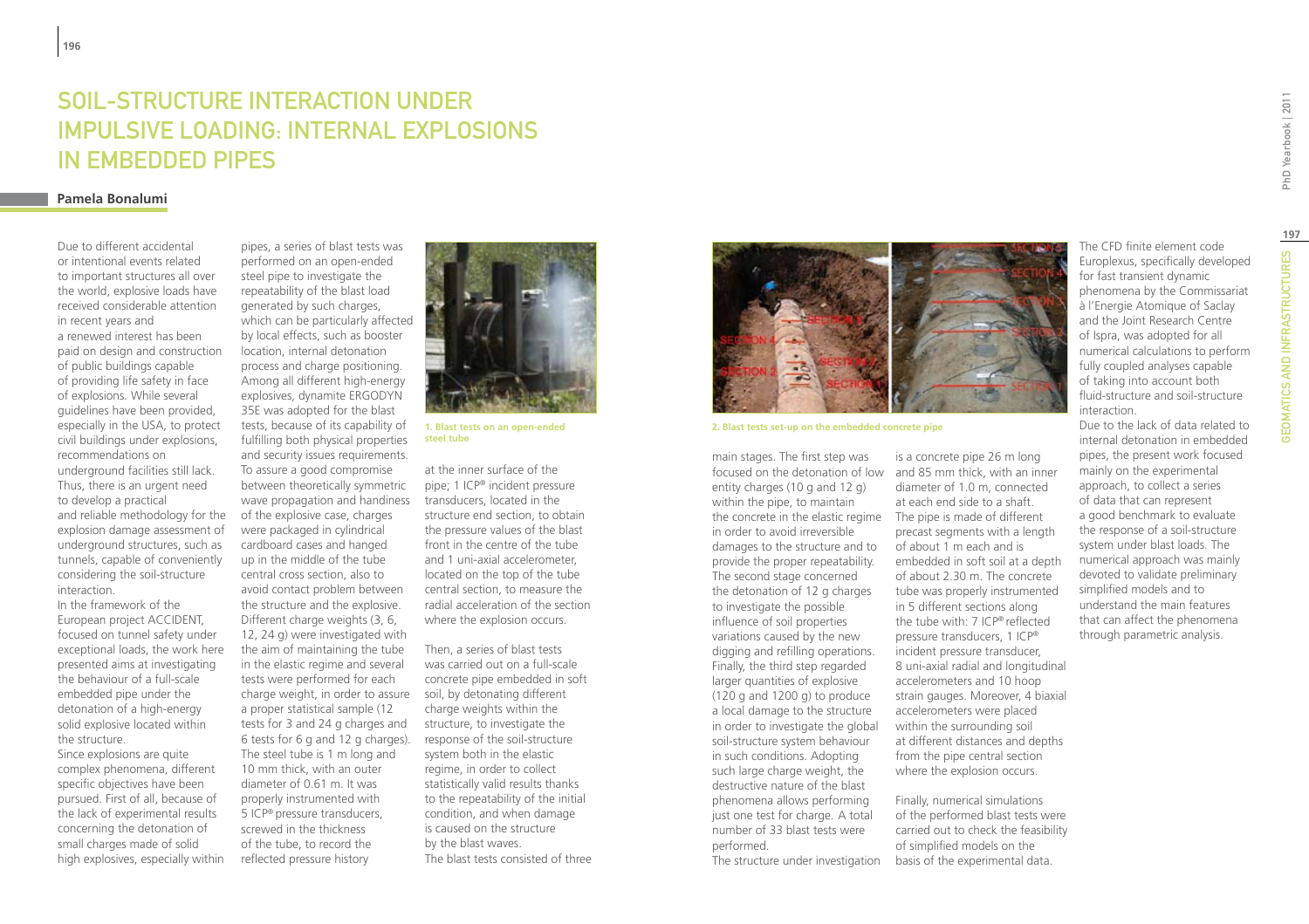### The geophysical inversion of geodetic data

### **Silvia Faini**

This paper addresses the problem of geodetic inversion, describing the procedures for estimating the slip distribution from the surface data: we applied the Okada's model to the Pollino fault.

This model allows computing the superficial deformation given the velocity on the fault plane and vice-versa. The observation equation is  $d = Gm + \varepsilon$ , where d is the vector of superficial movement data on the points of measure, m it is the vector that contains the velocity on every patch of the fault plane, G is the Green matrix that contains the movement due to a unitary velocity on any patch, calculated through the direct model of Okada on any point of observation. ε is the error vector, that is assumed to be normally distributed, with zero mean and covariance matrix  $\Sigma_{\sf d}^{\vphantom{\dagger}}$ .

The main purpose of this thesis is to introduce new methods of inversion and analyze the differences in order to see the one with the best characteristics. Initially, the model used for the inversion is the same used for simulating the surface data. In this case we test the resistance of the different inversion methods to the noise in the data. Then, we investigated the possibility of identifying the proper model while inverting the data. So we

make a comparison between the the relative weight placed on methods by varying the models (at a given noise level in the with four different models: only one of them is coherent with surface data set.

To define the models to be used in the simulation, a variability analysis of the Okada model was performed. The aim of this analysis was to define the most sensitive parameters in the model, i.e. those giving the highest variability in the surface velocity pattern.

This analysis brought us to consider as important the East, North and Rake parameters. However, because of the fact that this fault has an almost superficial side, the East and Nord parameter can be considered sufficiently known, while a small variation of the parameter of Dip is introduced, because it allows to better distinguish the horizontal components from the vertical one.

The first method we analyzed is the simple least square method. This is undoubtedly the simplest method although it gives unstable solutions, that is velocity fault patterns with strong patch variations which are not physically acceptable.

Because of this instability, a smoothing parameter  $β$  is introduced, which determines

data). The inversion is taken over classical regularized least squares fitting the data versus smoothing the fault velocity filed. This is a method.

> In this approach, the velocity on the of fault plane is given by:

#### $m<sup>est</sup>= < m > + [G<sup>t</sup> W<sub>e</sub> G + β W<sub>m</sub>]<sup>-1</sup>G<sup>t</sup> W<sub>e</sub>$  $(d - G < m>)$

where  $<$  m  $>$  is the guess solution, W<sub>e</sub> is the observations weights matrix, We is the gradients matrix and β is the regularization factor, which represents the weight given to the regularizing condition on the fault velocity gradients. Naturally, in this approach the problem of the choice of a proper β occurs. This parameter must be selected to balance the two conditions, i.e. to maintain a reasonable surface data misfit and a feasible smooth velocity filed over the fault plane. We first considered a fixed β value, select on the basis of geophysical hypothesis, which however gives poor results. So a statistic index is introduced to choose the optimal value of this parameter. Varying β, the least squares smoothed solution is computed, and its variance is used to calculate the statistic index  $x^{2^*}$ ,  $\chi^{2^*} = (\sigma_0^2)^{\text{est}} / \sigma_0^2$ , where  $(\sigma_0^2)^{\text{est}}$ is the estimated variance and

 $\sigma_0^2$  is the a priori data variance. Then we compare the  $x^2$ <sup>\*</sup> values of with the corresponding theoretical values of  $x^2$  to a level of significance equal to 5%. With a Fischer's test we also verified that all the subsequent χ2\* values, obtained by further increasing the β value, are statistically equivalent to the first leads to results which can be significant one. By selecting the solution given by this first  $x^{2^*}$ we make a conservative choice, for we take the smoothest solution given the same misfit on the surface. Also, the same regularization condition is introduced following a Bayesian theoretical framework, to analyze the

reliability of the methods to the noise in the data. In the Bayesian method, the equation of observation  $(likelihood)$  d<sup>est</sup> = G m + ε, for which we assume that the error distribution is  $\varepsilon \sim N(0, \sigma^2)$  $Q_{d-d}^{\text{est est}}$ ), is translated by its *p.d.f*  $p(d<sup>est</sup> | m<sub>j</sub> \sigma<sup>2</sup>)$  which is assumed to be a normal distribution, with Gm mean and covariance matrix  $Q_d^{\text{ est est}}$ , where d<sup>est</sup> means estimated d.

The prior information (*prior*) is based on gradient regularization. and the optimal β methods The stocastic model for the prior information is D m =  $\delta$ , where D is the gradient matrix,  $\delta \sim N(0, 1)$  $\alpha^2$ I) and  $\alpha^2$  is a scale factor to be inversion with the Bayesian estimated.

To determine the best value for the parameter  $\alpha^2$  we refer to a criterion called ABIC (**Akaike's Bayesian Information** 

**Criterion**) suggested by Akaike on the base of the principle of maximization of the entropy. From the first comparison we can say that the inversion with a fixed β is not an optimal inversion, even if the method compared with the results (misfit) of the other methods. The optimal β inversion method sometimes does not lead to any result since it does not allow to invert the Okada model. In the case of the GPS points, too few and badly distributed in comparison to the position of the fault, it does not allow to obtain a meaningful solution. On the other end, the Bayesian method always leads to an inversion, but, in the case in which the optimal β method also leads to a solution, the two methods are comparable. On the other hand, if the optimal β method fails, the Bayesian method does not give reliable estimates: it gives results similar to those obtained using the fixed β method. The combination of the Bayesian allows to prove if the inversion with a data set is feasible and,

in this case, to make an optimal method.

The inversion on the SAR points is optimal on the patches which are closer to the surface, thanks to the high number of data

and to the good position of the points over the fault area. In other words, the inversion of the vertical component, because of the used method and of the type of fault we considered, gives us best results in comparison to those related to the horizontal components. The second comparison, the one we made changing the model to verify if there is the possibility to reveal, during the inversion process, the suitability of the model we chose, allows to observe that all the methods of inversion recognize the correct model. Furthermore, the Bayesian method always gives an indicator of surface misfit which is smaller in comparison to the misfit obtained with the other methods. Moreover, the optimal β inversion method gives a better discrimination than all the other methods between the correct model and the other adopted models.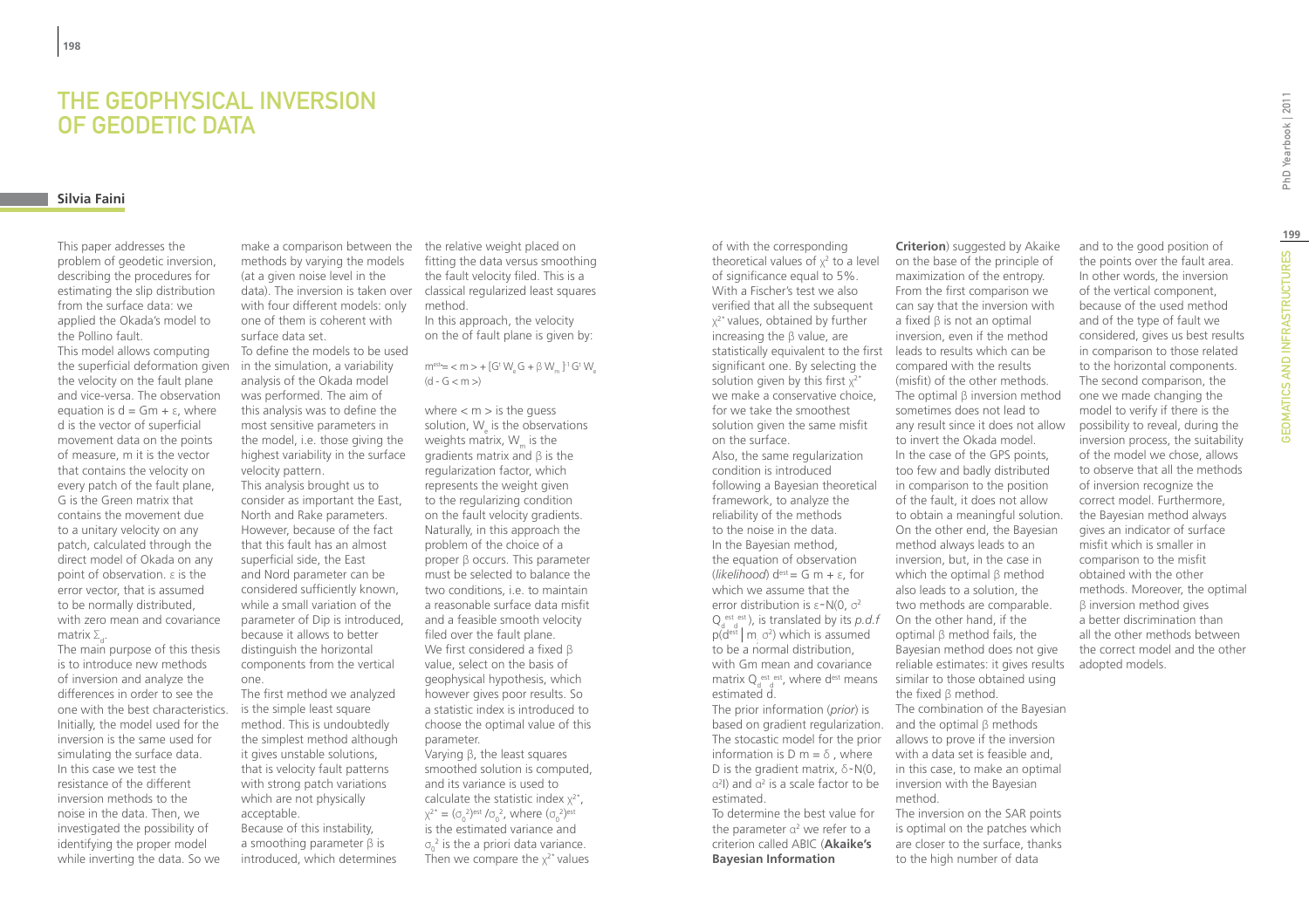## Statistical inference of geodetic observation in geophysical inversion modeling

#### **Künzle Annamaria**

Geodetic monitoring in seismic areas is a set of procedures for data analysis, whose main purpose is to determine whether a given surface deformation is consistent with a certain, predefined, geophysical fault model. Geodetic measurements are acquired using different techniques such as SAR and GPS.

The product of the SAR technology consists of maps, called interferograms, obtained through the comparison of two satellite images captured with the same viewing angle at different times, through which it is possible to detect the ground deformation. A monitoring network of GPS measures the daily geometric positions of a large number of points on Earth's surface and enables to describe the deformation over a time span even if the deformation is slow compared to the time of detection.

As known the accuracy of GPS measurements is higher for the horizontal component. In the analysis carried out, GPS measurements are referred only to the horizontal components, leaving to SAR measurements the detection of the vertical component of deformation. The Okada model and its inversion has been used to determine the surface deformation originated

by a displacement on a fault plane in depth, and vice versa. The direct model uses the Green's matrices that depend on the following parameters: position of the fault plane (E, N, Z), size of the fault plane (Length and Width), strike angle (azimuth), dip angle (immersion) and rake angle (distortion). For the inversion we chose to use a smoothed least-squares method in order to take into account the real geometry of the problem and avoid the presence of gaps between the gradients of the individual patches of the fault. The model for the analysis was the Pollino fault. According to the Database of Individual Seismogenetic Sources, the Castrovillari fault in the Pollino area is assumed purely normal. It is discretized into 12 patches, each with a constant velocity value. For the measuring points on the surface we have considered an

11 x 11 grid of points uniformly distributed at a distance of 3 km for both SAR and GPS, this in order to define the properties of the model and inversion methods in an optimistic and ideal case. The points have been also considered as distributed according to the real surveyed GPS and SAR positions. At the beginning a variability analysis of the Okada model has been carried out. The

purpose of this analysis is to identify the parameters whose variation affects mainly the variability of the estimated values of strain on the fault plane, in order to build different models of fault for further analysis. Given a structure of strain on the fault plane, it has been evaluated the response of the model in respect to parameter variations. From this analysis the parameters of North and East position of the fault and rake angle appear to give the strongest variability. Considering the position of the emerging position of the fault a sufficiently known parameter for the purposes of our analysis, the rake and the dip angles has been chosen as variable parameters. This latter, although not particularly important into the analysis, changes substantially the projection of the strain from the fault plane to the surface. Four different models of fault has been built: two models of normal extensive faults with different values of immersion, and two models of extensive faults with transcurrent component one right and one left. A group of inferential procedures designed to discriminate the geophysical model that best interprets the data observed on the surface on a statistical basis have been constructed.

In order to validate the methods for choosing the fault model that interprets at best the data on the surface the following procedure was carried out: from the strain on the fault plane were generated by simulation the data of surface deformation using a model of fault chosen from the four described above. Noise has been added to the deformation on the surface obtained. Assuming the data generated as observed data and that the model that describes the fault as unknown, we developed a series of test procedures to determine if one of them has a better fit to identify the model of the fault plane used to generate the starting data.

The knowledge of the fault model that generated the data on the surface, data that we assumed as observed, enables to properly evaluate the properties of these tests at different noises and for data observed in different positions. These procedures can be divided into two classes: a direct comparison, performed component by component and a cross comparison, performed integrating the two different measurement types SAR and GPS.

For the direct comparison, two parameters of the Okada model, the dip and the rake, are considered as variables with the aim of introduce a level of uncertainty on the model, giving a more realistic understanding of to calculate analytically the the reality of the problem. For the cross comparison, it is possible to consider the presence of two different types of independent observations of surface deformation as these data are acquired not

simultaneously, with different instruments and in different measuring positions. It was decided to use the vertical SAR data for the geodetic inversion and lead the comparison on the horizontal GPS data. Some of the statistical tests used to determine which model best describes the simulated data on the surface, require the generation of a covariance matrix of the model. Depending on the type of comparison, direct or cross, a different procedure for the calculation of this matrix has been adopted. The calculation of the covariance matrix of the model on the surface was carried out numerically for the direct comparison, since the matrix G depends non-linearly on the parameters that characterize it and it is therefore difficult to apply the variance propagation law. A number of surface deformation data has been generated and the covariance was calculated at a certain step "p" as the average on the number of the simulations of products of the deviations from the average. For the cross comparison, the inversion of the Okada model, carried by the smoothed least square method, gives the covariance matrix of the strain on the fault plane. Considering the functional relationship and the Green matrix as a constant, it is therefore possible, to apply the variance propagation law covariance matrix of the model. To achieve the characteristics of definite positivity and diagonal dominance of the covariance matrices, in both cases it was decided to calculate

the empirical covariance and

then to interpolate it using an exponential or a normal model function. The choice between these two models was carried out using the AIC criterion. To perform the comparisons four statistical tests have been used: a classic test, a classic test with a covariance matrix model, a Bayesian test and a distribution free test.

Each test has been executed on the grid and on the measurement points, at different classes of noise. The tests never come into significance. For this reason it was decided to sort the  $\chi^2$ values and to consider as the right model that interprets the data the one giving the smallest  $\chi^2$  value.

Both the classical tests identify the correct model in each simulation as the one that actually generated the data, although when the noise is high the difference between the models appears to be less discriminating.

When the noise is higher the Bayesian test gives the best result because it discriminates more clearly the right model showing a more pronounced minimum than the other tests. The Friedman distribution free test is very similar to the classic test in most cases, although there are some simulation in which this test fails even with a small level of noise. It is shown the presence of a weaker horizontal coordinate according to the model used for the simulation; this seems to depend on the rake direction of the fault and from its general structure.

**201**

**GEOMATICS AND INFRASTRUCTURES**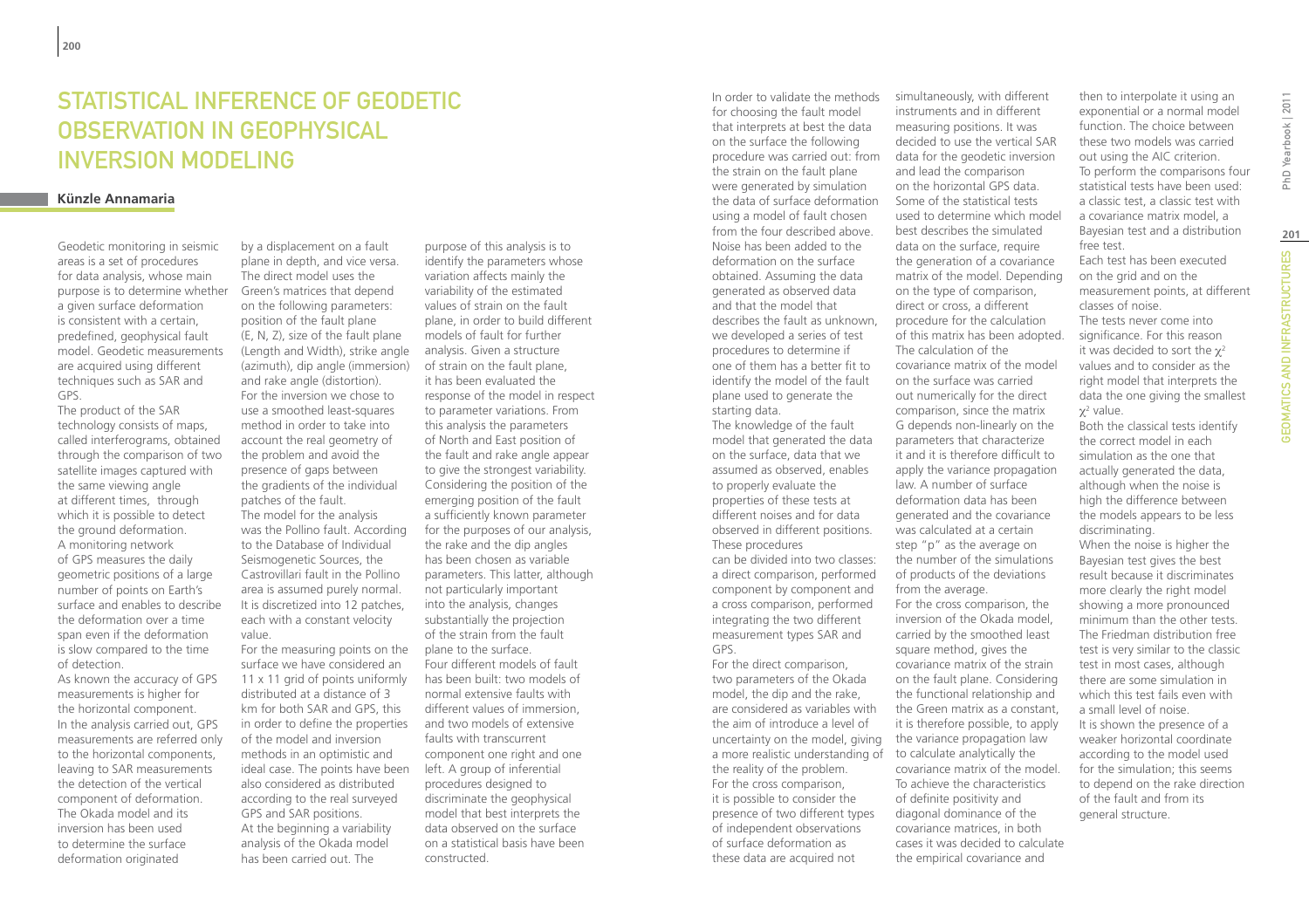# 3-D adjustment of a DTM/DSM WITHOUT A PRIORI HOMOLOGOUS POINTS

### **Xuefei Liu**

This dissertation has proposed a method for detecting and adjusting 3-D errors in georeferencing of a digital terrain model (DTM)/digital surface model (DSM).

Accuracy check of a DTM/DSM product is usually carried out with the help of a reference elevation data, which can be either another DTM/DSM or a set of irregularly distributed 3-D points. The reference elevation data should have not participated in the generation of the DTM/DSM; moreover, they are generally characterized by an accuracy

of at least one order of magnitude higher than the DTM/ DSM to be examined. Models subject to 3-D adjustment need to be transformed into the same geodetic datum before the calibration process. If there is only a simple translation between the two models, the classic two-anda-half-dimensional (2.5-D) calibration, which considers merely the average altimetric distance between the models, should be enough. Unfortunately this is not always the case, on the contrary,

error in elevation data is widely recognized to comprise mainly two components, the horizontal, often referred as positional accuracy, and the vertical component or accuracy



**1. From the traditional 2.5-D to 3-D calibration**

of the attribute. However, positional and attribute accuracy generally cannot be separated; the error may be due to an incorrect elevation value at the correct location, or a correct elevation for an incorrect location or some combination of these. In other words, georeferencing errors should be modeled in 3-D manners, i.e. both rotation and translation should be considered between the two models, a 3-D spatial transformation should be introduced to describe the georeferential difference between the target DTM/DSM and the reference data.

The adjustment process is realized via a 3-D comparison with reference altimetric models of better accuracy, by a matching process based on a 3-D geospatial transformation without scale factor correction

The matching process of the two altimetric models is based on the estimation of the six parameters of a geospatial transformation between two 3D surfaces in a local Cartesian coordinate system, minimizing the Euclidean distances between the surfaces by least squares method; this procedure does not require the a priori availability of homologous points. By examining the six parameters, we have clues on the potentially existing systematic errors, which can be either in translation(s) along three axes or rotation(s) around the three axes, or a combination of the two. As important as the least squares estimation procedure itself is the analysis of the statistical significance of the resultant estimation. This analysis permits to assess whether the parameters are significantly different from 0, with a confidence level



**2. A schema of the experiment comparisons**

determined in advance. In other words, with the help of the statistical significance tests, we judge (at a certain set-up confidence level) if there exist a significant rototranslation between the two models. Moreover test of significance in each single parameter reveals the potential significant rototranslation is due to translation(s) and/or rotation(s) along certain direction. Null hypotheses of these tests are to assume the transformation parameter vector u (or the single parameter) equals to zero, i.e., to assume that there exists no rototranslational transformation between the REF model and the target DTM/DSM (or no translation or rototation along/around the certain axis in the case of single parameter tests).

If the DTM/DSM accuracy is unknown in advance, a Fisher's test is applied to the

whole parameter vector while a Student's t test to each single one of translation parameters and rotation parameters of the transformation; if, instead, the DTM/DSM accuracy is known a priori, a chi-square test is used to test the parameter vector's significance, while a Z-test is used to test the significance of each single transformation parameter.

The accuracy check of a DTM/ DSM can be carried out in two steps: A parameters estimation process is employed to assess the proper georeferencing of the target DTM/DSM by certain method; with the result of parameters estimation, one can correct the eventual errors shown in the target DTM/DSM, the output of such a process can be a new set of calibrated grid, with the parameters applied.

The methodology has been implemented in an independently

developed package called REF2DTM [(from) REFerence data to target DTM/ (DSM)], composed by a series of routines and procedures written in MATLAB® environment, its codes are open.

A series of DTMs/DSMs generated by diverse data sources in Lombardy, northern Italy have been examined: small scale DSMs from SRTM data (grid spacing: 90 m, accuracy: 16 m) and ASTER data (grid spacing: 30 m, accuracy: 20 m), medium scale regional DTMs (grid spacing: 20 m, accuracy 5 m) and large scale local DTM derived from LiDAR survey (grid spacing: 2 m, accuracy: 20 cm); on the other hand, direct GPS measurements with an accuracy of the order of few centimeters have been used as reference model to adjust the abovementioned DTMs/DSMs. Results of these comparisons suggest that, with respect to the GPS data, local LiDAR DTM, the regional DTM and ASTER DSM show significant systematic errors in translation and in rotation, both in 3-D term; SRTM DSM, instead, doesn't show a significant error in its georeferencing compared to GPS data. Before the further application of the first cases a complete three-dimensional adjustment is indispensable to remove all 3-D systematic errors.

**203**

**GEOMATICS AND INFRASTRUCTURES**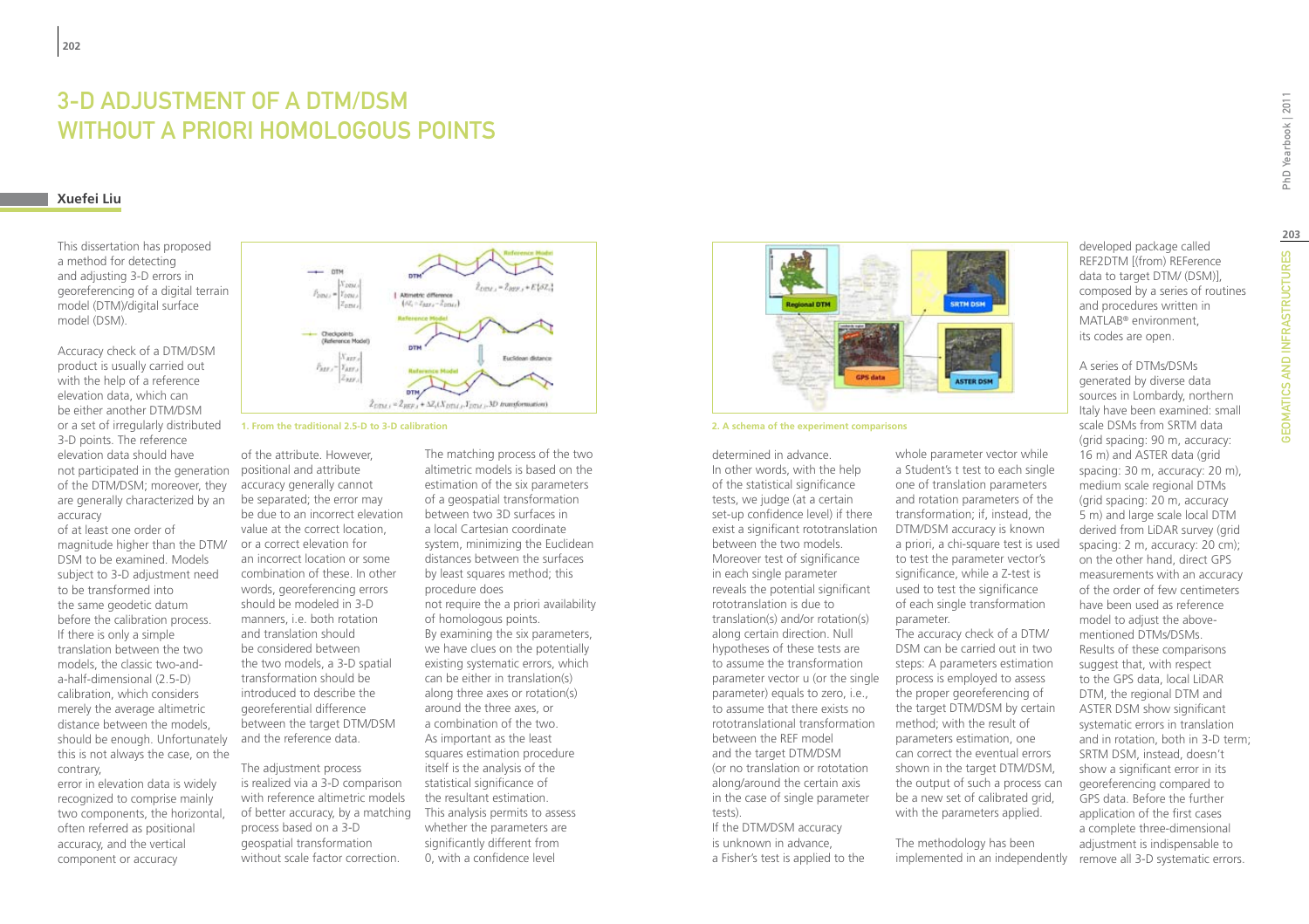# Error budget of future satellite missions to monitor gravity field time variations

#### **Lisa Pertusini**

Satellite gravity missions provide an ideal way to monitor mass distribution and its variations on a global scale, because they are follow-on. directly linked to gravitational orbit disturbances.

Currently three space missions are flying: CHAMP , GRACE and GOCE, each one with its own strong points and drawbacks. All these missions are based on the principle that the tracking of any satellite represents a measurement of the gravity field in a series of points along its orbit; furthermore each satellite carries on-board accelerometers which make possible to detect (and so remove) the effects due to non gravitational forces. The measurement of the distance between a couple of satellites flying on the same orbit (GRACE principle) or the direct observations of gravity gradients (GOCE principle) can significantly improve the accuracy and the resolution of the estimated gravity field model.

After the launch of GOCE the interest of the scientific community has gone to the study of a future satellite mission which enables the recovery of time variations of the gravity field at high resolutions (up to a maximum harmonic degree of 200 or higher) over a long period of time, at least 5 to 10 years. A number of studies have been carried on in recent years,

with the aim of choosing which satellite mission design will be the most suitable as a GOCE/GRACE

Very complex satellite formations have been investigated and the first results say that they could the gravity field with high accuracy a single pair of satellites on the and resolution, to make satellite gravity missions really able to monitor a large number of geophysical phenomena on a global scale. However these configurations are very expensive and need for further investigations on their feasibility. Due to financial and programmatic constraints a simpler and already well known flight configuration seems to be a reasonable candidate for the next Earth Explorer mission by ESA. It consists in a Satellite to Satellite Tracking mission in the low-low mode (SST-ll), which is the same mission configuration as GRACE, but carrying improved instrumentations.

In particular, in the ESA study "Laser Doppler Interferometry (LDI) mission for determination of the Earth's gravity field" made by Alenia and other Universities and Research centres in 2005, the use of a heterodyne laser interferometer for the highresolution measurement of the displacement between two low co-orbiting satellites is investigated.

actually estimate time variations of be achieved by launching not only Furthermore, the two satellites carry very precise accelerometers, for the accurate measurement of non gravitational forces. An improvement in the results by only doubling the costs and the computational burden can same orbit (like GRACE), but two couples of co-orbiting satellites on complementary inclination orbits. In the present work a semianalytical model has been developed in order to express the geopotential measurement error as a function of the noise power spectrum of the accelerometers and the interferometer on board an LDI mission for a SST-ll configuration. In the above mentioned study of Alenia a very approximate analytical method was used to assess the optimal main mission parameters. Therefore the results obtained by the present procedure are compared with the

> old estimates, in order to assess their level of approximation and check if the proposed mission parameters are still optimal by applying the new method. The present method is based on Fourier analysis to easily solve Hill's equations and to a leastsquares mapping from Fourier to spherical harmonic coefficients which are commonly used to represent the gravity field on a global scale.



**1. Comparison between the cumulative geoid undulation error up to degree 200, excluding polar areas: analytical method in black, semianalytical method in green, semianalytical method for two couples of satellites in blue.**

An important result is that the proposed method, although requiring the solution of a leastsquares problem with tens of thousands unknown coefficients, is easily computable with a simple personal computer, thus allowing the analysis of many different mission profiles and the selection of the optimal one. This fast solution is possible thanks to the block diagonal structure of the least squares normal matrix.

As regards the comparison of the present results with the previous method ones, it is proved that the closed form expressions derived in the latter can be seen as an approximation of the semianalytical method under some simplification hypothesis. The error budget of the LDI mission has been recomputed with the semi-analytical method



#### **2. Trend estimation error of the geoid variations considering a 6-year mission for a single couple of satellites (in blue) and a twin couple of satellites (in green).**

showing that the approximation used in 2005 do not significantly affect the estimated maximum resolution and accuracy. The main impact of the previous approximation was in the evaluation of the polar gaps effect (namely in the accuracy of low order coefficients) which was heavily underestimated. On the other hand, the previous mission parameters (and in particular the inter-satellite distance, which is the most important one) have been re-evaluated and optimized according to the proposed semi-analytical method. The main achievement of this analysis is that the inter-satellite distance has to be increased from 10 km to 30 km. This leads to an accuracy of 4.1 mm in the estimation of the static geoid undulation with one year of data and an accuracy under 0.25 mm/ year in the trend determination

of the geoid variations due to secular geophysical phenomena (a mission length of 6 years has been considered). Furthermore, a slightly more complicated mission profile has been considered to improve the error distribution especially in the equatorial area where the data density is lower. Instead of launching a single couple of satellites at 350 km altitude and with an orbit inclination of 83.13°, an additional couple of satellites could be launched, simultaneously flying on a orbit with the same altitude but with an inclination of 60°, which has been selected after evaluating different possibilities. In this case we can get an accuracy of 2 mm in the estimation of the static geoid undulation and an accuracy of about 0.5 mm/ year in the trend determination of the geoid variations. The final conclusion that can be drawn from this thesis is that SST missions with on board a laser Doppler interferometer and accurate accelerometers have an error budget which seems to allow the estimation of gravity field time variations at very high resolution and accuracy. This in turn will allow to detect and monitor geophysical phenomena that probably

have never been observed before from space and therefore never studied at a global scale.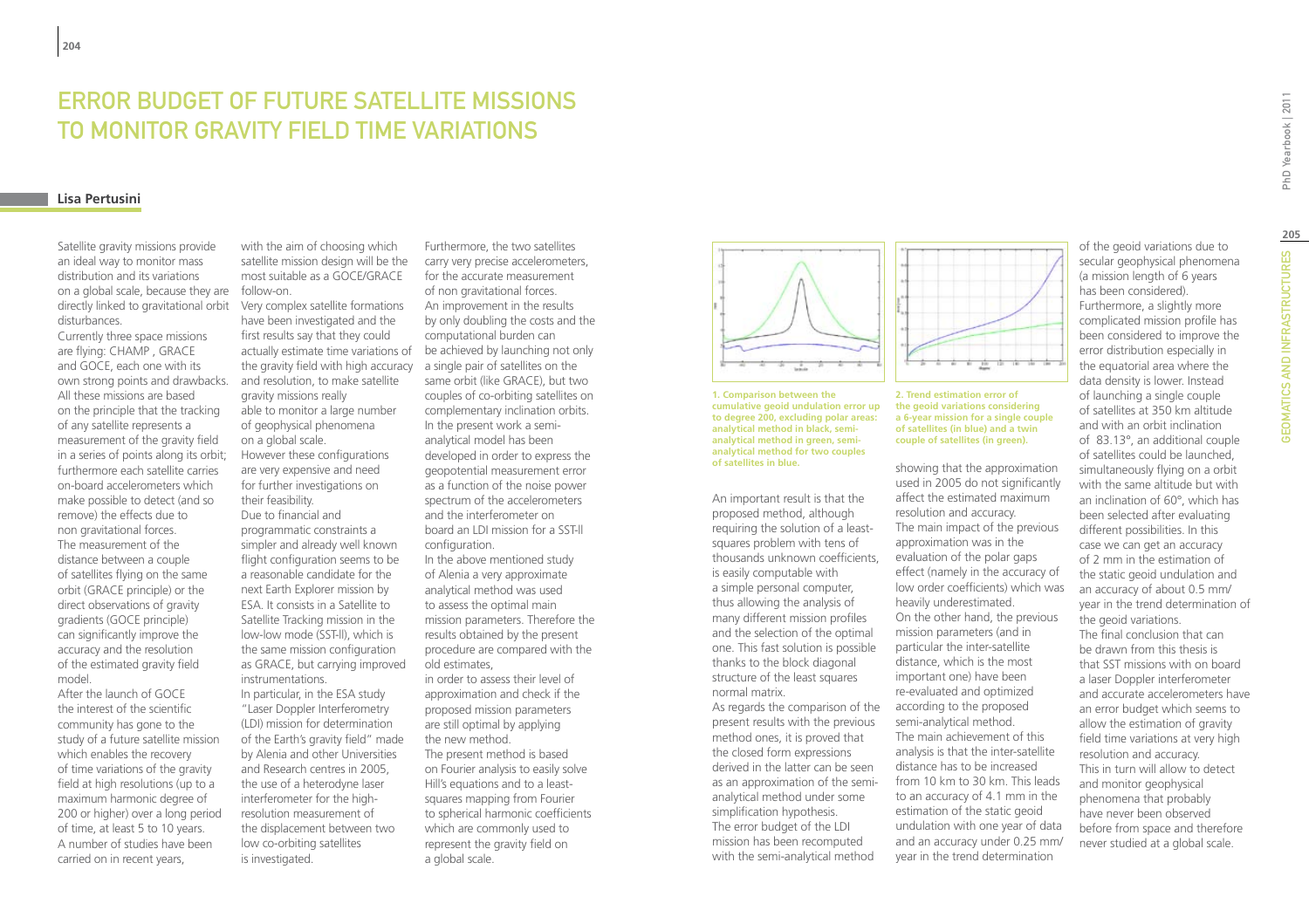### STUDY ON DTP SCANNER DEFORMATION

### **Micol Pillon**

The systematic scanning of photographic archives, old books and historical maps is an established practice in museums, libraries or archives. The main aim of this operation is to preserving the information contained in these materials that can be damaged by the years go by and by a not always appropriate care. At the same time, the digitization has made available a huge amount of data, often managed by computerized database, in which the image at different resolutions can be used for many surveys and studies, including studies can certainly enumerate cartography and photogrammetry. To use a digital image, also useful to the science of Geomatics, it is necessary to establish a relationship between the location of the image pixel and the coordinate system x, y of the raster plan. This operation should fix a reference system that joins the pixel's coordinates to real coordinates.

This correspondence in the digital image is clearly identified by the array of pixels and it is the same image acquisition system which then can transform the radiometric value of pixels in a given position x, y. The acquisition unit used must therefore provide the digital image so that, for each pixel, can be associated with the pair

of coordinates. Each single pair of coordinates should be already correct errors that would cause a deterioration of precision in the been put in place three different analysis of the scanned image. The analysis of errors made by low-cost flatbed scanners (DTP Scanner. DeskTop Publishing Scanners) is the purpose of this study.

DTP scanners are commonly used as units of major achievement in museums, libraries and archives for one simple reason: their low cost and easy to use. Currently, digital capture devices to high precision, such as, for example, photogrammetric scanners or densitometers, continue to have a cost not always affordable by all institutions and would be too expensive to order, to those who already have such equipment, a campaign digitization.

For this reason, they often opt for the use of low-cost flatbed scanners that currently can achieve higher and comparable resolution to those that can be obtained with high precision instruments.

The low-cost flatbed scanners, however, unlike the instruments more accurately, do not represent instrumental errors, let alone allow you to apply procedures for their elimination. So, how can we operate to find a way to eliminate this errors?

In order to evaluate the errors in these instruments, it has

Is it possible?

scanning procedures, procedures that are designed with the aim to isolate the errors made by the sensor and errors introduced by the carriage that allows to the sensor to runs from top to bottom.

Assuming that all images used for this test have a maximum size of 20x20 cm, three procedures are introduced. The procedure 01 can identify the error made by the sensor, the direction that will be indicate as the x direction. The scans in this procedure have been achieved by keeping the scan document always placed in the same position on the glass. The procedures 02 evaluates instead the y component of the error, introduced by the movement of the sensor down. The image is thus scanned by changing its position on the floor and moving along the y axis. In the procedure 03 the images are scanned in the correct direction first and then with a scan rotated 90 degrees so that they can evaluate the differences between the two scan lines. If such systematic errors in any of the images appears into the pair of scanning , it should be therefore possible to correct the systematic errors by using the scanned image in the opposite direction.

To estimate the presence of errors, two different sets of images were chosen. First of all a grid pattern was used to verify the geometrical errors in three different DTP scanner. The data analysis shows how there is a trend into the y direction of the image: at the end of the patter



images on the Venice city. In this set the procedure of analysis to verify a possible geometrical errors on images was made by the use of the tensor analysis. In particular the image acquired with the procedure n°03 were considered as a body in two different state: a quiet and a stressed state.  $\mathcal{L}$ 

The analysis shows how the strain is evident into a couple of images, but it also shows how it's not possible to establish a relation between an instruments and the presence

of systematic errors.

The second set of images that we considered was made by a series of photogrammetric

At the end this works made clear that it's not possible to find constant errors into this instruments. Their electronics and mechanisms are too instable to describe the best way to control or eliminate all errors introduced by a DTP scanner in a single scan. Use these instruments to realized the classical cartographical or photogrammetric product as maps or DTM is not possible, even if this instruments are very useful to digitalize images and documents to preserve the information given by every kind of documents.





**2. Example of strain analysis elaboration on different images**

image the error increase in every by the medical community single image. However the error in the x direction is not stable and it's not possible to recognize a local data but the value is the presence of a systematism. Into this part of the analysis the radiometric error was not considered. To study the possible All data obtained by the deformation into the pixel signal it was decide to evaluate the correlation coefficient between each single area of the image. To study the coefficient c the

to analyze image stacks. In this case the correlation is no more calculate for each single pixel and it's possible to verify the distribution of the parameter. grid pattern image are really congruent. Two images are not identical, even if the scanning position is always the same on the plane.

PhD Yearbook | 2011 GEOMATICS AND INFRASTRUCTURES PhD Yearbook | 2011 **207GEOMATICS AND INFRASTRUCTURES**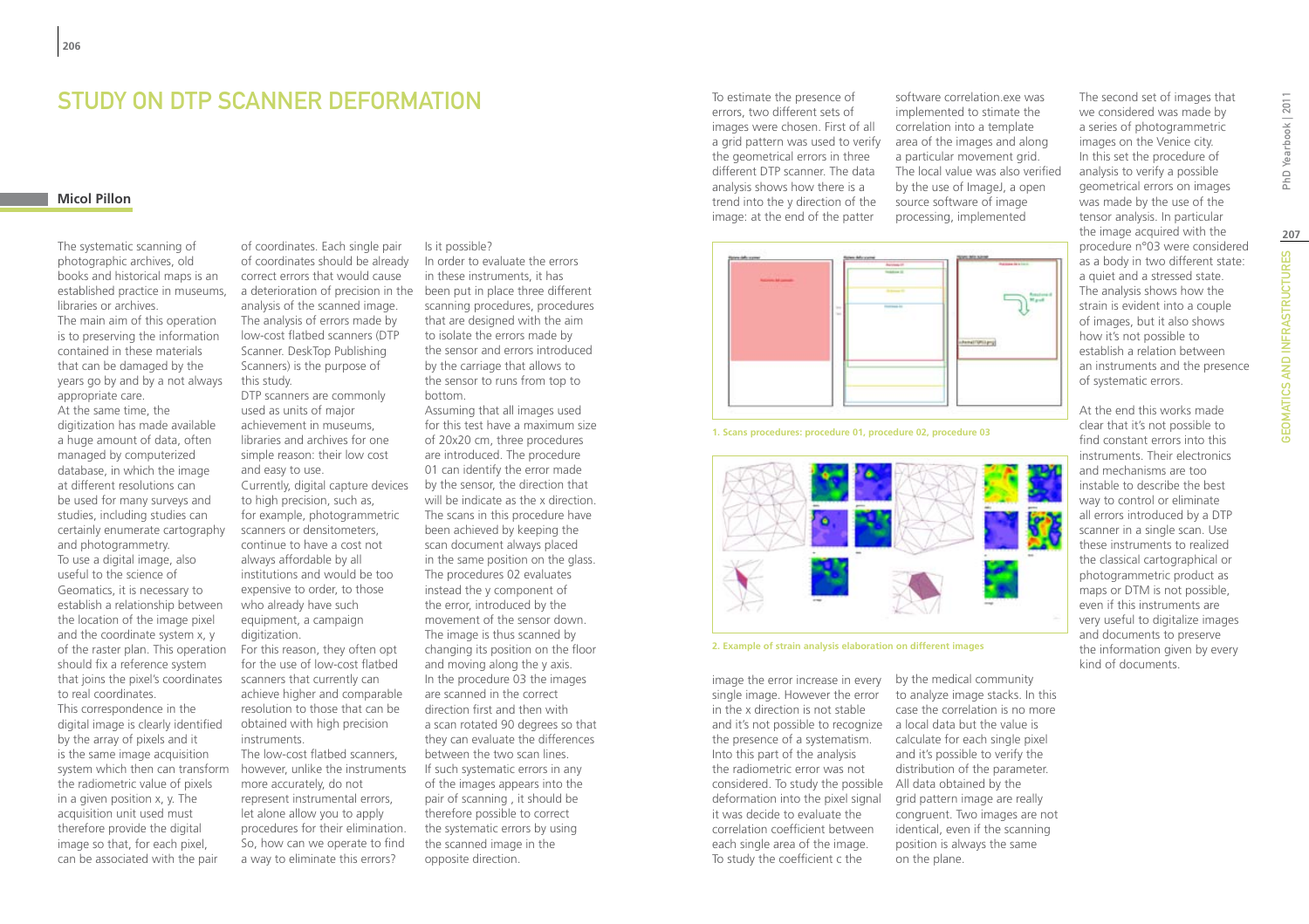### STATISTICAL ANALYSIS OF THE PHAISTOS DISK

### **Ettore Scorsetti**

by compression from an excellent of 45 prick-punches, and Many famous scholars undertook the "text" are neatly separated The Phaistos Disk is an archaeological finding brought to light in the town of Phaistos, on the island of Crete, under the wall of a minon palace of the hellenistic period, during a scientific expedition guided by the italian archaeologist Luigi Pernier, in July 1908. It is a terracotta, not perfectly round, disk, with a diameter ranging between 158 mm and 166 mm and a thickness ranging between 16 mm and 21 mm. These elements suggest that it was obtained quality potter's earth. The Disk is strewn with undeciphered symbolic forms impressed with a stencil plate on soft clay, forming spirals on both faces. Stratigraphy traces back its origin to 1700 b. C. its interpretation in the course of years, proposing more or less logical and coherent, but fascinating and paradoxical, solutions.

In the last century, in fact, the Phaistos Disk has raised a host of theories and stories, just like a magical object containing them all, and enjoying itself, as if it was endowed with a soul of its own, to tell continuously different tales.

For this reason - and because of the exiguousness of the piece - no unique translation of its content is possible, nor

can any proposed, even fanciful, translation be excluded. We conventionally defined A and a syllabic, type of writing. B the two faces of the Disk. Face A contains 31 groups of signs, for a total of 123 signs; face B contains, in its turn, 30 groups of signs, for a total of 119 signs. The number of legible signs on the Disk amounts to 45. The starting point for its reading is shown by a line bordered by 5 small points on the most external induce to question the fact part both of face A and B. The characters of the Phaistos Disk were impressed by means probably constitute the first historical case of an inscription realized by movable types, which were unfortunately lost. This very property is a singular point of the Phaistos Disk. The different "sections" of and distinct, the ones from the others, by means of a system of vertical small bars which, together with the spiral line, enclose each semantic unity inside a strongly limited space restraining the spanning of each word. The analysis of characters does not allow to attribute them to any well-known writing system.

The supporters of the thesis that it contains a definite writing system had to admit - beginning from Ventris and Chadwick, in their *Documents in Mycenaean* 

*Greek -* that it must probably be an aegean, and in any case Nobody questioned, on the other hand, the fact that it is a form of writing. But nobody was able neither to decipher this obscure message coming from such a remote age, nor to recognize the code of this communication form.

Other elements, moreover, that it is a form of language. One could suppose a syllabic type of language, but many sections contain sequences of 6 or even 7 signs, which would correspond to excessively long words.

It must be stressed that, according to the internal analysis of the signs of each section, it appears quite strange that the sign of "warrior with helmet" should onlyappear at the beginning of each sequence on both sides of the disk; it is also quite strange that series of two repeated signs do exist, but never at the beginning of a sequence, and that there exist position variations of some signs sometimes rotated by 45°, and sometimes displaced without a specific rule. The singularity of the semantic

character of the different sequences of the Phaistos Disk, in conclusion, does not induce scholars to support the idea that it corresponds to a

the semantic character of the different sequences of the Phaistos Disk, in conclusion, does not induce scholars to support the idea that it corresponds to a language. That is why other intepretative hypotheses were developed, the first one of which is that the Phaistos Disk is simply a calendar-diary journal conceived for young people, or perhaps for any kind of people, of that period; so that the intepretation and evaluation code should be quite different. A quite striking fact is the number of sections into which each face of the Disk is subdivided: 31 one on face A, and 30 on face B. This peculiarity is too much evident to be ignored, and it cannot be ascribed to a simple coincidence. Here the circular form of the piece is related to the solar circle and to its annual motion, and it appears to represent a picture of the sky, and therefore a kind of time computation in correspondence with astronomic word; we developed therefore, and/or seasonal events. This may be realized at first glance and approach; the "text" analysis suggests then that the circle could express, either immediately or symbolically, geomathematical knowledges concerning the picture itself. As far as signs are concerned, it may be observed that both faces begin with the same image, the "warrior with helmet": an evidence of the fact that war activities were of primary and fundamental importance for the community. Other activities may be clearly identified, such as that of drawing the bow, sailing,

language. The singularity of

leather tanning, using rasp, drill and hatchet and practicing agriculture, or even music. Other signs are less easily identified, and on the very success of this identification shall depend the possibility of building a picture of the customs and culture of this people, which dedicated itself also to fishing, gymnastics and sheep-rearing, began fig growing and even established advanced relations between sexes, as the presence of female figures appears somehow to indicate. There also exist other signs, whose meaning is unclear, and whose significance must still be identified. There also exist other signs, whose meaning is unclear, and whose significance must still be identified. In spite of what has been written so far, however, the present work has developed the hypothesis that the signs traced on the two faces represent alphabetic characters, and that each group of them represents a single by means of specific notations of discrete mathematics, a statistical analysis of the sequences of signs contained in the Disk. The work presented here is organized as follows: a purely statistical data analysis has been developed, starting from general descriptive statistics, and facing first the analysis of the simple, and then of the double, statistical variables. Plots have been built, case by case, of the symbol frequencies both globally and for each single face.

making helmets and armours,

The dependence between different characters of each face of the Disk was evaluated (by analyzing first each one of them

from inside to outside, and then backwards) by means of the Bonferroni coefficients, and a linear correlation analysis was performed by a suitable program allowing to draw the regression straight lines of the data. We then went on with: the best fitting tests on the statistical indexes provided by the previous analysis, the classical independence Kolmogorov-Smirnov tests, the Pearson normality tests, the chi-square variance test, the *t* test on each parameter of the straight lines, the correlation coefficient test, the study of the graphes aiming at visualizing the syllabic successions,

the Cluster Analysis aiming at visualizing the thematic frequencies in the two faces, and, in conclusion, the study of the planes *2k* ANOVA. The conclusion of the work included a confrontation with the archaeologists, philologists and linguists of the **Dipartimento di Diskipline Storiche "Ettore Lepore"** of the **Università degli Studi "Federico II"** of Naples, who recognized the value of the work, and gave significant comments.

Successive demonstrations provided the analyses both of the initial 24 verses of the first **Canto** of Dante's "**Inferno**" and of a front page of New York Times, aiming at controlling and comparing the behavior of an ancient and of a modern language - but comparisons lead quite far…

PhD Yearbook | 2011 **209**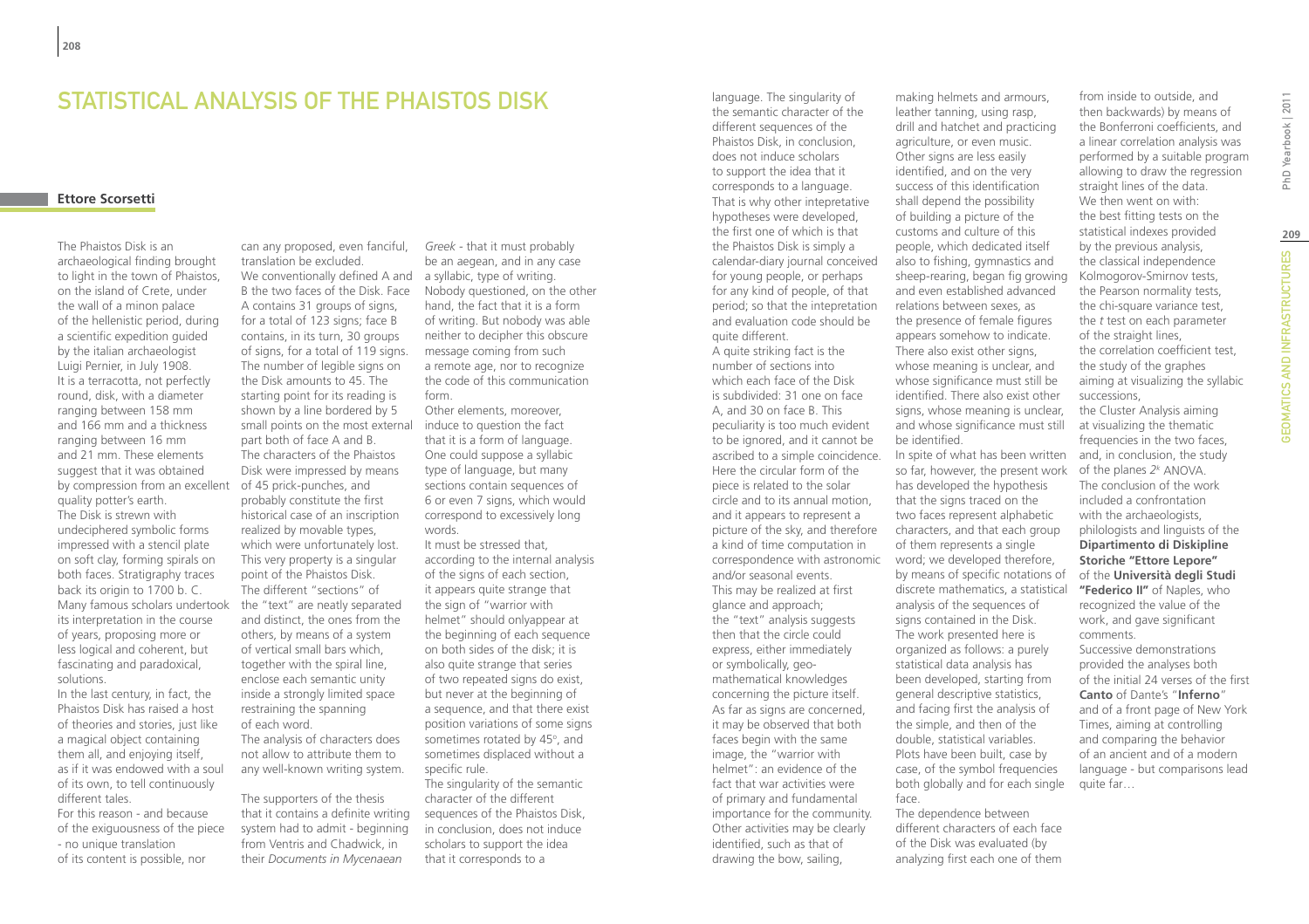# Digital Mantua: tools for the valorization and knowledge of Cultural and Architectural Heritage through 3D digitization

#### **Laura Taffurelli**

The present work aims to present an overview of major systems of representation and advanced applications to Cultural Heritage and bring the study of analytical and operational methods in the literature as the detection of the state of the art. The thesis wants to highlight. through the proposal of some significant examples, the current issues and key aspects of threedimensional modeling of real objects, the so-called inverse modeling. Comparing methods of survey with active and passive sensors in close-range application is highlighted as the integration between these is now a practice. For decades, we talked about multi-scale and multi-technique integration in order to achieve more accuracy and completeness or by the same technical in describing the complexity of an object, especially a BC, but it is only a few years we are able to verify applications pushed to a first threedimensional approach by research groups from various scientific fields and applications. The use of two-dimensional representations continues to be indispensable in a summary of a project, (of restoration, architectural or industrial), however, three-dimensional acquisition and representation are no longer just a means but are becoming the order of the

research work. The future seems to be oriented towards the establishment of computerized three-dimensional georeferenced database where the integration of several methods with different resolution, accuracy, precision, cost and other issues helps to enrich the quality and verifiability of these. The thesis will seek to bring progress and addresses of this field of studies and to highlight the critical, by describing the personal path followed. Taking the example of architectural and sculptural objects in the city of Mantua and Sabbioneta (Human Heritage since 2008) the understand better the evolution work try to point out, moreover, an aspect that scientists working in the field are familiar with, but that is sometimes overlooked by government managers of restoration projects: of users (historians and the digital documentation, through appropriate technical and cognitive tools (verified or verifiable), allows the enhancement of cultural heritage, but also allows the dimensional and geometric documentation of the survey, as well as its conservative state at the relief time. The project stems from the intention of collecting and managing relevant data of the city of Mantua and Sabbioneta

acquired between 2006-2010 in the context of this PhD

research and in the cooperation between La.Ri.Fo.Laboratory, Politecnico of Milan, *Soprintendenza dei Beni Storici Artistici ed Etnoantropologici per la Provincia di Mantova* and the City of Sabbioneta. The acquisitions made in recent years have concerned important monuments and architecture representing the heritage of these two cities, together a UNESCO site since 2008. This material was produced both to support the conservation and restoration, both as a tool for historical and research evaluation, in order to of architectural artifacts. The organization of this data create a single index of information relating to reliefs and allows the usability of different kinds researchers, technical staff of the *Soprintendenza*, simple web users); it is proposed as a project to develop, according to the Management Plan of Unesco site of Mantova and Sabbioneta. For the transmission of their memory, digitization of Cultural Heritage needs the knowledge of their geometry, their shape and their relationship with the context in which they are inserted. The digital reconstruction through models can take over an asset beyond time and space,



**1. Html interface for navigation and consultation of Mantova Digitale Database 3D for the knowledge and valoritation of Cultural Heritage**



**2. Some architectures and sculptures of the cities of Mantova and Sabbioneta detected and modeled with different technologies**



**3. Comparison of various methods of survey and 3D modeling**